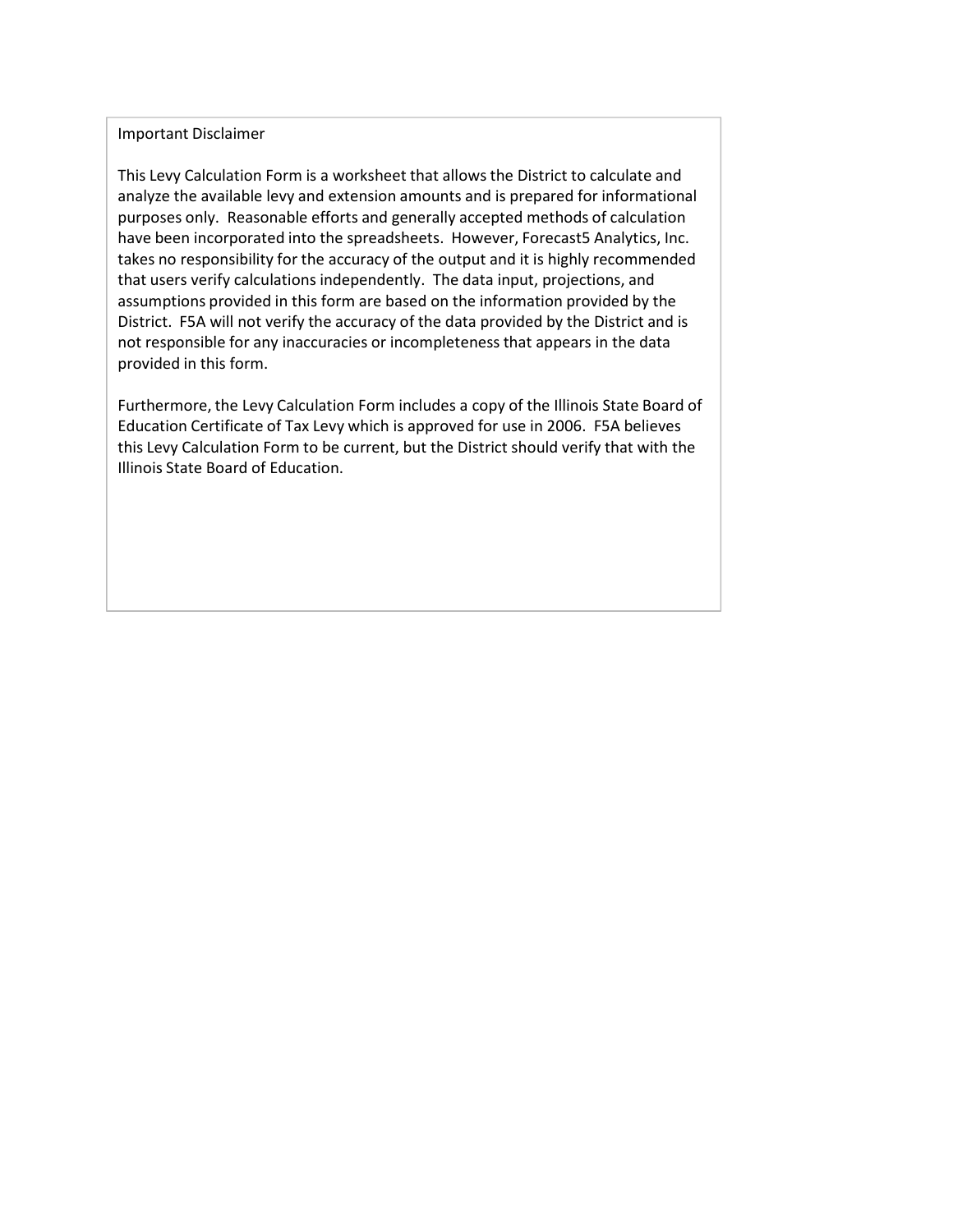Please read the "Discalimer" worksheet. Use of this workbook represents acceptance of the terms of the Disclaimer.

# F5A Levy Worksheet **Instructions**

Please note that you need to start on the INPUT worksheet and then go to the CALCULATIONS worksheet and then finally print the Certificate of Tax Levy and the Explanation page at the end.

#### INPUT worksheet

Start on this worksheet. Enter the information requested in the green boxes. The majority of the information can be found on your most recent tax extension from your county clerk(s). You will need to estimate your current EAV and new construction value (if you are tax capped). Make sure the totals at the bottom of the INPUT worksheet equal your most recent tax extension.

### CALCULATIONS worksheet

You only have access to enter information in the green boxes. Use the Levy Amount \$ and/or Levy Increase % Input columns to adjust your levy, if needed. Typically, you would enter a number that is larger than the estimated extension column to make sure you capture all available funds. Any number entered in either of these columns will override and/or increase the estimated extension column.

Non-tax capped districts must enter a levy value for the Municipal Retirement, Social Security, and Tort funds in the Levy Amount \$ column.

Enter a dollar amount to be levied for SEDOL (Lake County only) and Bond & Interest in the appropriate box.

The Levy Amount column on the far right is what will carry over to the Certificate of Tax Levy worksheet.

If Capped, review the box labeled Levy Amount Below/Above Estimated Extension. This is your "cushion". This number should not be negative. If Non-Capped, all levy amounts should exceed estimated maximum extension.

Use the percentages at the bottom right for your truth in taxation notice, if applicable.

### Certificate of Tax Levy worksheet

Print this page. All data on this worksheet comes from the INPUT or CALCULATIONS worksheets.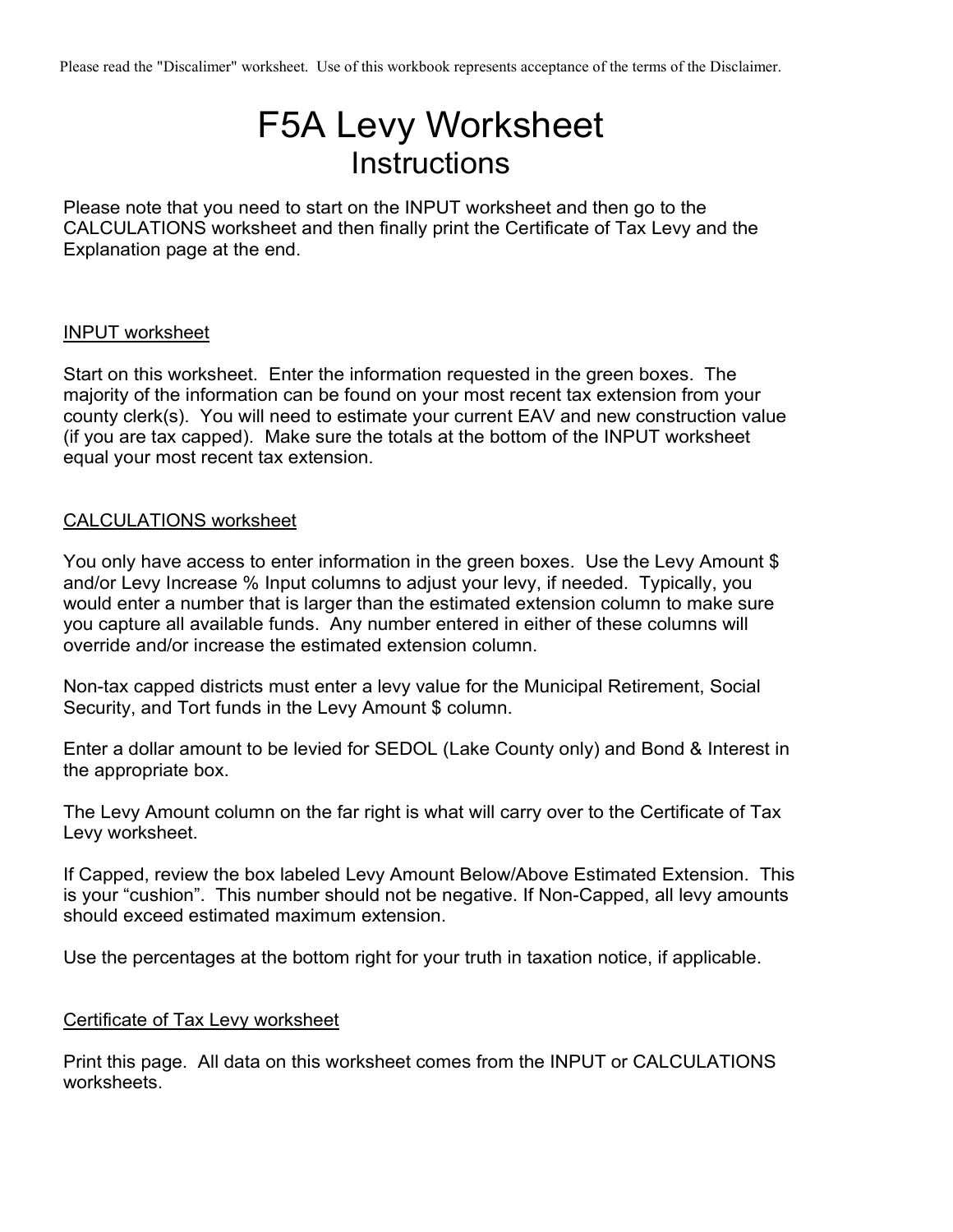#### LEVY INPUT PAGE - ASSUMPTIONS Legend

|                                                  |                                   |                                                           | District Assumptions & Data Entry                                                       |
|--------------------------------------------------|-----------------------------------|-----------------------------------------------------------|-----------------------------------------------------------------------------------------|
| <b>Tax Levy Year</b>                             | 2021                              |                                                           | <b>Calculated Values</b>                                                                |
|                                                  |                                   |                                                           | <b>Review Needed</b>                                                                    |
|                                                  | District Name Elementary School D | <b>Enter District Name</b>                                |                                                                                         |
| <b>District Number</b>                           | 91                                | <b>Enter District Number</b>                              |                                                                                         |
| <b>Aggregate or County 1</b>                     | Will                              |                                                           | Enter County 1 Name or Enter "Aggregate" to enter Aggregate Extension Below             |
| <b>County 2</b>                                  |                                   |                                                           | Enter County 2 Name to Itemize County Extension Below                                   |
| County 3                                         |                                   |                                                           | Enter County 3 Name to Itemize County Extension Below                                   |
| <b>County 4</b>                                  |                                   |                                                           | Enter County 4 Name to Itemize County Extension Below                                   |
|                                                  |                                   | Fill out County names as needed - leave other boxes blank |                                                                                         |
| <b>PTELL - Tax Capped</b>                        | <b>Yes</b>                        | Choose Yes or No                                          | <b>Critical Assumptions - Formulas in this</b><br>workbook are dependent on assumptions |
| <b>Cook County Prior Year EAV Limit</b>          | No                                | Choose Yes or No                                          | entered for PTELL & Cook County questions                                               |
| <b>Original Tax Levy Certificate</b>             | $\mathbf X$                       |                                                           |                                                                                         |
| <b>Amended Tax Levy Certificate</b>              |                                   |                                                           |                                                                                         |
|                                                  | Enter "x" in one box only         |                                                           |                                                                                         |
|                                                  |                                   |                                                           |                                                                                         |
| <b>Consumer Price Index</b>                      | 1.40%                             |                                                           | CPI for Year Ending 2020, Applies to the 2021 Levy                                      |
| <b>Actual Total EAV for 2020</b>                 | \$175,209,540                     | Enter Actual Rate Setting EAV for 2020                    |                                                                                         |
| Estimated Existing EAV % Change for 2021         | 2.00%                             |                                                           | Enter Reassessment Percentage Before New Property                                       |
|                                                  |                                   |                                                           |                                                                                         |
| <b>Estimated New Property for 2021</b>           | \$207,522                         | <b>Enter Estimated New Property</b>                       |                                                                                         |
| <b>Estimated Total EAV for 2021</b>              | \$178,921,253                     | <b>Includes New Property</b>                              |                                                                                         |
| <b>Total % Change From Prior Year</b>            | 2.12%                             | <b>Includes New Property</b>                              |                                                                                         |
|                                                  |                                   |                                                           |                                                                                         |
| <b>No. of Tax Levied Bond Issues Outstanding</b> | 3                                 |                                                           | Flow-through to Certificate of Tax Levy, Verify Records with County Clerk(s)            |

|                         |                                                         | <b>Input Statutory</b><br><b>Maximum Tax</b><br>Rate | <b>Total 2020 Extension</b><br>for all Counties | Input 2020 Will<br><b>County Extension</b> |                                                              |
|-------------------------|---------------------------------------------------------|------------------------------------------------------|-------------------------------------------------|--------------------------------------------|--------------------------------------------------------------|
|                         | Educational                                             |                                                      | \$4,338,013.00                                  | 4,338,013.00                               |                                                              |
|                         | <b>Operations &amp; Maintenance</b>                     | 0.55                                                 | \$853,095.25                                    | 853,095.25                                 |                                                              |
|                         | <b>Transportation</b>                                   |                                                      | \$145,949.54                                    | 145,949.54                                 |                                                              |
|                         | <b>Working Cash</b>                                     | 0.05                                                 | \$11,739.03                                     | 11,739.03                                  |                                                              |
|                         | <b>Municipal Retirement</b>                             |                                                      | \$140,518.05                                    | 140,518.05                                 |                                                              |
|                         | <b>Social Security</b>                                  |                                                      | \$82,523.69                                     | 82,523.69                                  |                                                              |
|                         | <b>Fire Prevention &amp; Safety *</b>                   | 0.10                                                 | \$4,905.86                                      | 4,905.86                                   |                                                              |
|                         | <b>Tort Immunity</b>                                    |                                                      | \$51,511.60                                     | 51,511.60                                  |                                                              |
|                         | <b>Special Education</b>                                | 0.40                                                 | \$48,533.04                                     | 48,533.04                                  |                                                              |
|                         | Leasing                                                 |                                                      | \$0.00                                          |                                            |                                                              |
| <b>Custom Fund Name</b> | Unemployment                                            |                                                      | \$7,008.38                                      | 7,008.38                                   |                                                              |
|                         | <b>Total Capped Extension for 2020</b>                  |                                                      | \$5,683,797.44                                  |                                            |                                                              |
|                         |                                                         | <b>SEDOL IMRF</b> (Lake County Only)                 | \$0.00                                          |                                            |                                                              |
|                         | <b>Bond and Interest Extension for 2020</b>             |                                                      | \$565,926.81                                    |                                            |                                                              |
|                         |                                                         | <b>Total 2020 Extension</b>                          | \$6,249,724.25                                  |                                            | Include Abatements for Truth in Taxation (35 ILCS 200/18-70) |
|                         | $\sim$ $\sim$ $\sim$ $\sim$ $\sim$ $\sim$ $\sim$ $\sim$ |                                                      |                                                 |                                            | This Includes Abatements for the Property Tax Relief Grant   |

\* Includes Fire Prevention, Safety, Energy Conservation, Disabled Accessibility, School Security, and Specified Repair Purposes.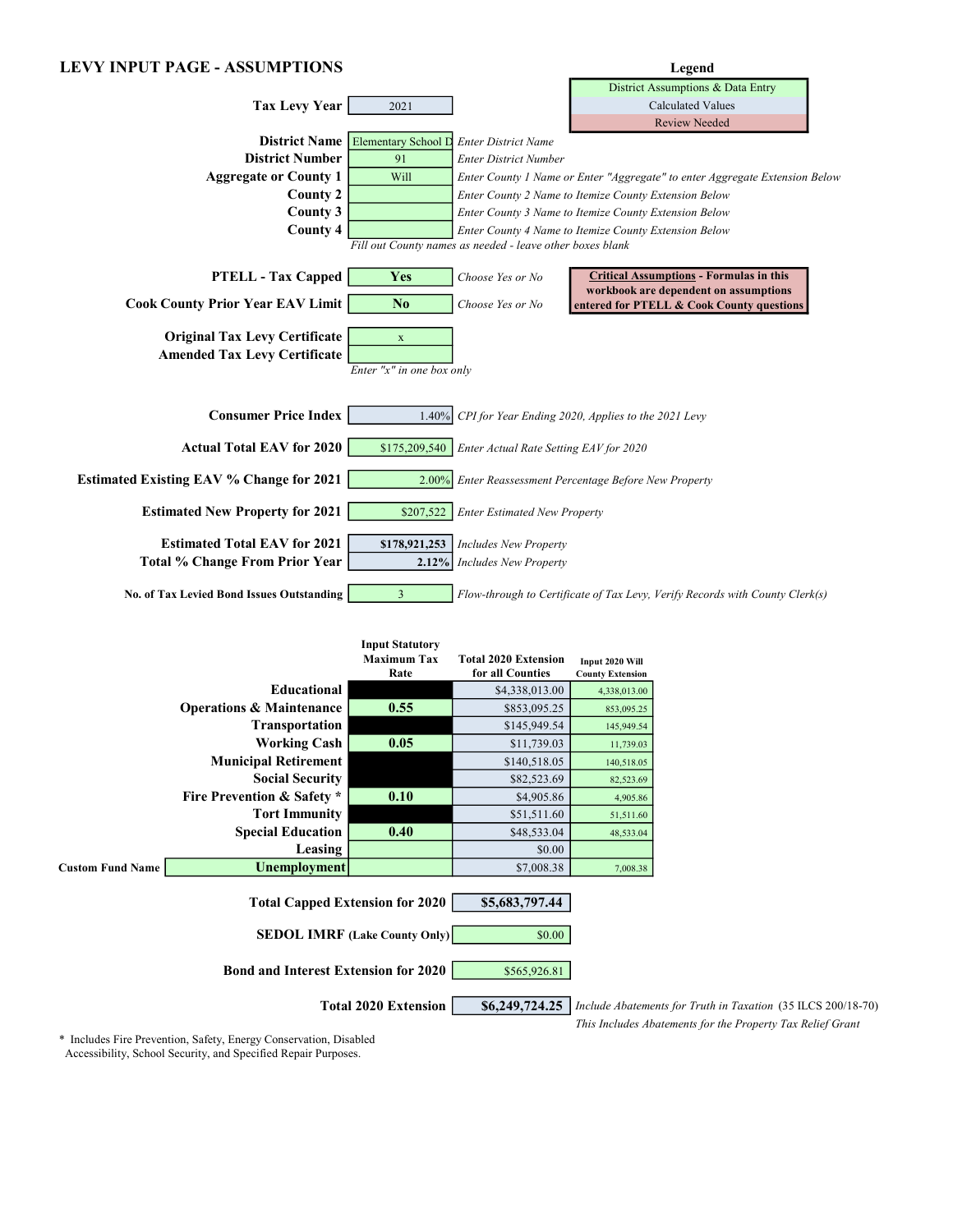|                                       |                                                                  |                            |                                                  |                                                                                          |                                        | <b>Original Assumptions</b>                  |                                   | Legend                         |    |
|---------------------------------------|------------------------------------------------------------------|----------------------------|--------------------------------------------------|------------------------------------------------------------------------------------------|----------------------------------------|----------------------------------------------|-----------------------------------|--------------------------------|----|
|                                       | <b>2021 LEVY CALCULATION PAGE</b><br><b>Consumer Price Index</b> |                            |                                                  |                                                                                          |                                        |                                              | District Assumptions & Data Entry |                                |    |
|                                       |                                                                  |                            |                                                  |                                                                                          | <b>Actual Total EAV for 2020</b>       | \$175,209,540                                | <b>Calculated Values</b>          |                                |    |
|                                       |                                                                  |                            |                                                  |                                                                                          |                                        |                                              |                                   | <b>Review Needed</b>           |    |
|                                       |                                                                  |                            | (Prior Year Extension x (1+Lesser of 5% or CPI)) | <b>Estimated Existing EAV % change for 2021</b>                                          |                                        | 2.00%                                        |                                   |                                |    |
| <b>Limiting Rate:</b>                 |                                                                  | (Total EAV - New Property) |                                                  | <b>Estimated Existing EAV Value for 2021</b>                                             |                                        | \$178,713,731                                |                                   |                                |    |
|                                       |                                                                  |                            |                                                  |                                                                                          |                                        |                                              |                                   |                                |    |
|                                       |                                                                  |                            |                                                  |                                                                                          | <b>Estimated New Property for 2021</b> | \$207,522                                    |                                   |                                |    |
| <b>Limiting Rate</b>                  | 3.2249                                                           |                            |                                                  |                                                                                          |                                        |                                              |                                   |                                |    |
| <b>Estimated Capped Extension</b>     | \$5,770,063.02                                                   |                            |                                                  |                                                                                          | <b>Estimated Total EAV for 2021</b>    | \$178,921,253                                | <b>Includes New Property</b>      |                                |    |
|                                       |                                                                  |                            |                                                  | <b>Estimated Total EAV % change for 2021</b>                                             |                                        | 2.12%                                        | <b>Includes New Property</b>      |                                |    |
|                                       |                                                                  | <b>Statutory</b>           |                                                  |                                                                                          |                                        |                                              |                                   | <b>Does Levy Amount Exceed</b> |    |
|                                       |                                                                  | <b>Maximum Tax</b>         | <b>Individual Fund Estimated</b>                 | <b>Weighted Extension Based</b>                                                          |                                        |                                              |                                   | <b>Estimated Maximum</b>       |    |
|                                       | <b>Prior Year Extension</b>                                      | Rate                       | <b>Maximum Extension</b>                         | on Prior Year Extension                                                                  | <b>Levy Amount \$</b>                  | Levy Increase %                              | <b>Final Levy Amount</b>          | <b>Extension?</b>              |    |
| Educational                           | \$4,338,013.00                                                   | 0.00                       | \$0.00                                           | \$4,403,853.00                                                                           | \$4,403,853                            |                                              | \$4,403,853.00                    |                                |    |
| <b>Operations &amp; Maintenance</b>   | \$853,095.25                                                     | 0.55                       | \$984,066.89                                     | \$866,043.06                                                                             | \$950,000                              |                                              | \$950,000.00                      |                                |    |
| <b>Transportation</b>                 | \$145,949.54                                                     | 0.00                       | \$0.00                                           | \$148,164.68                                                                             | \$200,000                              |                                              | \$200,000.00                      |                                |    |
| <b>Working Cash</b>                   | \$11,739.03                                                      | 0.05                       | \$89,460.63                                      | \$11,917.20                                                                              | \$11,917                               |                                              | \$11,917.00                       |                                |    |
| <b>Municipal Retirement</b>           | \$140,518.05                                                     |                            |                                                  | \$142,650.76                                                                             | \$160,000                              |                                              | \$160,000.00                      |                                |    |
| <b>Social Security</b>                | \$82,523.69                                                      |                            |                                                  | \$83,776.19                                                                              | \$100,000                              |                                              | \$100,000.00                      |                                |    |
| <b>Fire Prevention &amp; Safety *</b> | \$4,905.86                                                       | 0.10                       | \$178,921.25                                     | \$4,980.32                                                                               | \$4,980                                |                                              | \$4,981.00                        |                                |    |
| <b>Tort Immunity</b>                  | \$51,511.60                                                      |                            |                                                  | \$52,293.41                                                                              | \$80,000                               |                                              | \$80,000.00                       |                                |    |
| <b>Special Education</b>              | \$48,533.04                                                      | 0.40                       | \$715,685.01                                     | \$49,269.65                                                                              | \$49,746                               |                                              | \$49,746.00                       |                                |    |
| Leasing                               | \$0.00                                                           | 0.00                       | \$0.00                                           | \$0.00                                                                                   | \$0                                    |                                              | \$0.00                            |                                |    |
| Unemployment                          | \$7,008.38                                                       | 0.00                       | \$0.00                                           | \$7,114.75                                                                               | \$7,013                                |                                              | \$7,013.00                        |                                |    |
|                                       |                                                                  |                            |                                                  |                                                                                          |                                        |                                              |                                   | <b>Truth in Taxation</b>       |    |
|                                       |                                                                  |                            |                                                  |                                                                                          |                                        |                                              |                                   |                                |    |
| <b>Capped Extension</b>               | \$5,683,797.44                                                   |                            |                                                  | \$5,770,063.02                                                                           |                                        | <b>Capped Levy</b>                           | \$5,967,510.00                    | 4.99%                          | NO |
|                                       |                                                                  |                            |                                                  |                                                                                          |                                        |                                              |                                   |                                |    |
|                                       |                                                                  |                            |                                                  |                                                                                          |                                        | <b>Levy Amount Above Estimated Extension</b> | \$197,446.98                      |                                |    |
|                                       |                                                                  |                            |                                                  |                                                                                          |                                        |                                              |                                   |                                |    |
| <b>SEDOL IMRF Extension</b>           | \$0.00                                                           |                            |                                                  | <b>Estimated SEDOL IMRF Levy</b>                                                         | \$0.00                                 | <b>SEDOL IMRF Levy</b>                       | \$0.00                            |                                |    |
|                                       |                                                                  |                            |                                                  | (Lake County Only, Included in Truth in Taxation Calculation)                            |                                        |                                              |                                   |                                |    |
| <b>Bond &amp; Interest Extension</b>  | \$565,926.81                                                     |                            |                                                  | <b>Estimated Bond and Interest Levy</b>                                                  | \$575,204.00                           | <b>Bond &amp; Int. Levy</b>                  | \$575,204.00                      | 1.64%                          |    |
|                                       |                                                                  |                            |                                                  | (County Clerk Levies Bond & Interest for the District, Verify Records with County Clerk) |                                        |                                              |                                   |                                |    |
| <b>Total Extension</b>                | \$6,249,724.25                                                   |                            |                                                  |                                                                                          |                                        | <b>Total Levy</b>                            | \$6,542,714.00                    | 4.69%                          |    |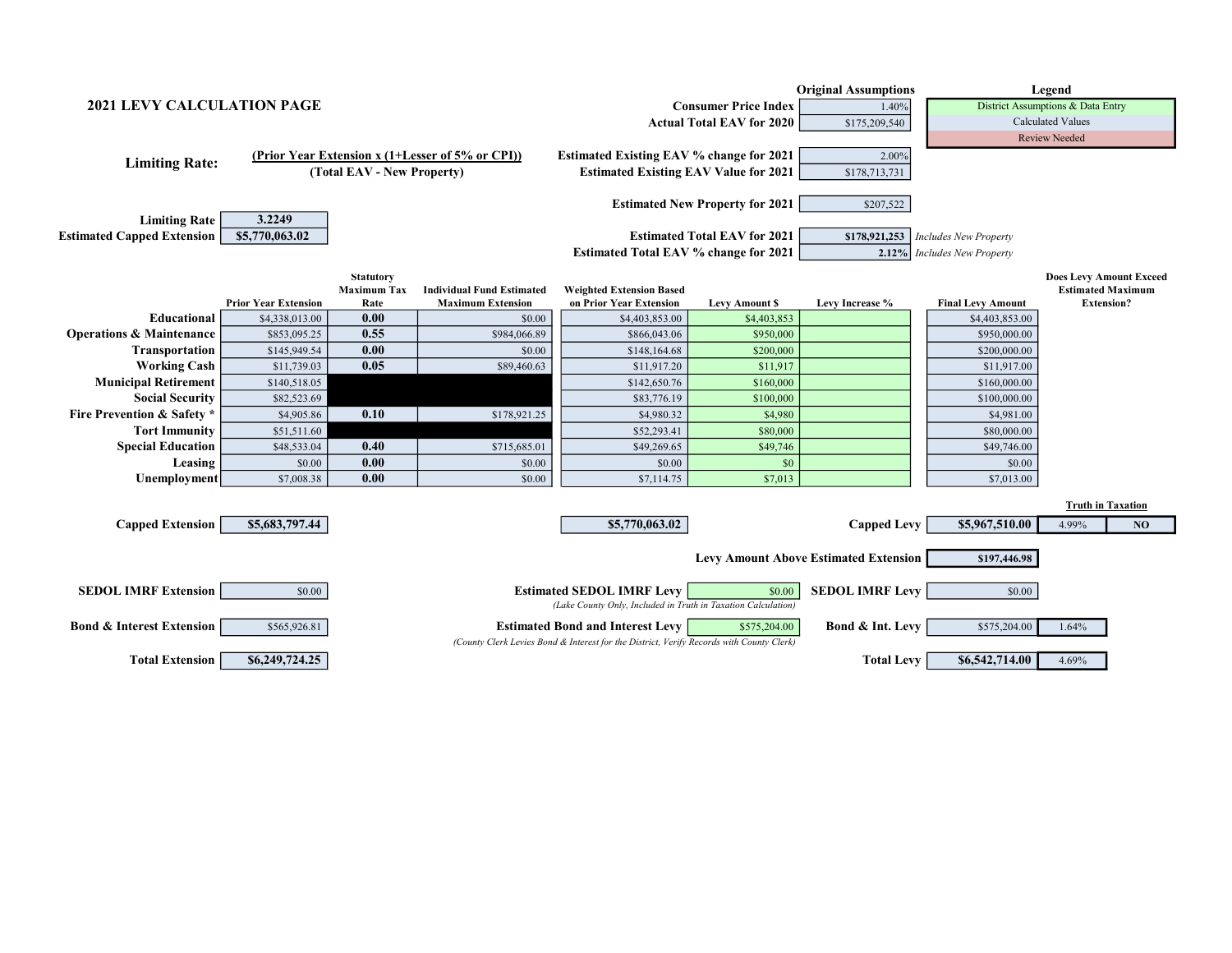|                                       |                     |                    |                        |                                   |                                         |                                                    | <b>Original Assumptions</b>                    |                       |                                                                                         | Legend                            |                           |
|---------------------------------------|---------------------|--------------------|------------------------|-----------------------------------|-----------------------------------------|----------------------------------------------------|------------------------------------------------|-----------------------|-----------------------------------------------------------------------------------------|-----------------------------------|---------------------------|
| <b>2021 TAX EXTENSION WORKSHEET</b>   |                     |                    |                        |                                   |                                         | <b>Estimated % Change to Existing EAV for 2021</b> | 2.00%                                          |                       |                                                                                         | District Assumptions & Data Entry |                           |
|                                       |                     |                    |                        |                                   |                                         | <b>Estimated New Property for 2021</b>             | \$207,522                                      |                       |                                                                                         | <b>Calculated Values</b>          |                           |
|                                       |                     |                    |                        |                                   |                                         | <b>Estimated Total EAV for 2021</b>                | \$178,921,253                                  |                       |                                                                                         | <b>Review Needed</b>              |                           |
|                                       |                     |                    |                        |                                   |                                         | <b>Estimated Total EAV Change for 2021</b>         | 2.12%                                          |                       |                                                                                         |                                   |                           |
|                                       |                     |                    |                        |                                   |                                         |                                                    |                                                |                       |                                                                                         |                                   |                           |
|                                       |                     |                    |                        |                                   |                                         |                                                    | <b>Scenario Assumptions</b>                    |                       |                                                                                         |                                   |                           |
|                                       | Original            | Scenario           |                        |                                   |                                         | Actual % Change to Existing EAV for 2021           |                                                |                       | 500.00% Enter What If? Existing EAV Assumption or, Final Actual to Stress Test the Levy |                                   |                           |
|                                       | <b>Estimate</b>     | Actual             |                        |                                   |                                         | <b>Actual New Property for 2021</b>                | \$500,000                                      |                       | Enter What If? New Property Assumption or, Final Actual to Stress Test the Levy         |                                   |                           |
| <b>Limiting Rate</b>                  | 3.2249              | 0.5482             |                        | <b>Actual Total EAV for 2021</b>  |                                         |                                                    | \$1,051,757,240                                |                       |                                                                                         |                                   |                           |
| <b>Capped Extension</b>               | \$5,770,063         | \$5,766,112        |                        |                                   |                                         | <b>Actual Total EAV Change for 2021</b>            | 500.29%                                        |                       |                                                                                         |                                   |                           |
|                                       |                     |                    |                        |                                   |                                         |                                                    |                                                |                       | Does This Levy Capture All Available Property Taxes Under These Assumptions?            |                                   |                           |
|                                       |                     |                    |                        |                                   |                                         | <b>Reduction Factor</b>                            | 96.6251%                                       |                       | YES - All Available Tax Capped Dollars Have Been Captured                               |                                   |                           |
|                                       |                     |                    |                        |                                   |                                         |                                                    |                                                |                       |                                                                                         |                                   |                           |
|                                       |                     |                    |                        |                                   |                                         |                                                    |                                                |                       |                                                                                         |                                   |                           |
|                                       |                     |                    |                        |                                   |                                         |                                                    |                                                |                       |                                                                                         |                                   |                           |
|                                       | <b>Current Levy</b> | <b>County Loss</b> | <b>Total Levy with</b> | Scenario<br><b>Calculated Tax</b> | <b>Maximum</b><br><b>Calculated Tax</b> | <b>Maximum Allowable</b>                           | <b>Maximum Allowable</b><br><b>Extension x</b> |                       | <b>Spring Extension</b><br>Adjustment                                                   | <b>Final Adjusted</b>             | <b>Final Adjusted Tax</b> |
|                                       | Amount              | $\%$               | County Loss %          | Rate                              | Rate                                    | <b>Extension</b>                                   | <b>Reduction Factor</b>                        | <b>Final Tax Rate</b> | <b>Between Funds</b>                                                                    | <b>Extension</b>                  | Rate                      |
| Educational                           | \$4,403,853         | $0.00\%$           | \$4,403,853            | 0.4187                            | 0.4187                                  | \$4,403,853.00                                     | \$4,255,226.83                                 | 0.4046                | (S30,000.00)                                                                            | \$4,225,226.83                    | 0.4017                    |
| <b>Operations &amp; Maintenance</b>   | \$950,000           | $0.00\%$           | \$950,000              | 0.0903                            | 0.0903                                  | \$950,000.00                                       | \$917,938.34                                   | 0.0873                | \$30,000.00                                                                             | \$947,938.34                      | 0.0901                    |
| Transportation                        | \$200,000           | $0.00\%$           | \$200,000              | 0.0190                            | 0.0190                                  | \$200,000.00                                       | \$193,250.18                                   | 0.0184                | \$0.00                                                                                  | \$193,250.18                      | 0.0184                    |
| <b>Working Cash</b>                   | \$11,917            | $0.00\%$           | \$11,917               | 0.0011                            | 0.0011                                  | \$11,917.00                                        | \$11,514.81                                    | 0.0011                | \$0.00                                                                                  | \$11,514.81                       | 0.0011                    |
| <b>Municipal Retirement</b>           | \$160,000           | $0.00\%$           | \$160,000              | 0.0152                            | 0.0152                                  | \$160,000.00                                       | \$154,600.14                                   | 0.0147                | \$0.00                                                                                  | \$154,600.14                      | 0.0147                    |
| <b>Social Security</b>                | \$100,000           | $0.00\%$           | \$100,000              | 0.0095                            | 0.0095                                  | \$100,000.00                                       | \$96,625.09                                    | 0.0092                | \$0.00                                                                                  | \$96,625.09                       | 0.0092                    |
| <b>Fire Prevention &amp; Safety *</b> | \$4,981             | $0.00\%$           | \$4,981                | 0.0005                            | 0.0005                                  | \$4,981.00                                         | \$4,812.90                                     | 0.0005                | \$0.00                                                                                  | \$4,812.90                        | 0.0005                    |
| <b>Tort Immunity</b>                  | \$80,000            | $0.00\%$           | \$80,000               | 0.0076                            | 0.0076                                  | \$80,000.00                                        | \$77,300.07                                    | 0.0073                | \$0.00                                                                                  | \$77,300.07                       | 0.0073                    |
| <b>Special Education</b>              | \$49,746            | $0.00\%$           | \$49,746               | 0.0047                            | 0.0047                                  | \$49,746.00                                        | \$48,067.12                                    | 0.0046                | \$0.00                                                                                  | \$48,067.12                       | 0.0046                    |
| Leasing                               | \$0                 | $0.00\%$           | \$0                    | 0.0000                            | 0.0000                                  | \$0.00                                             | \$0.00                                         | 0.0000                | \$0.00                                                                                  | \$0.00                            | 0.0000                    |
| Unemployment                          | \$7,013             | $0.00\%$           | \$7,013                | 0.0007                            | 0.0007                                  | \$7,013.00                                         | \$6,776.32                                     | 0.0006                | \$0.00                                                                                  | \$6,776.32                        | 0.0006                    |
|                                       |                     |                    |                        |                                   |                                         |                                                    |                                                |                       |                                                                                         |                                   |                           |
|                                       |                     |                    |                        |                                   |                                         |                                                    |                                                |                       |                                                                                         |                                   |                           |
| anned Lew/Fytensian/Date              | <b>85 067 510</b>   |                    | 85.067510              | 0.5674                            | 0.5674                                  | \$506751000                                        | 8576611178                                     | 0.5492                | en nn 1                                                                                 | 8576611178                        | 0.5492                    |

| \$5,967,510<br>Capped Levy/Extension/Rate    | \$5,967,510 | 0.5674<br>0.5674                                 | \$5,967,510.00                     | \$5,766,111.78 | 0.5482 | \$0.00<br>\$5,766,111.78                   | 0.5482 |
|----------------------------------------------|-------------|--------------------------------------------------|------------------------------------|----------------|--------|--------------------------------------------|--------|
| <b>SEDOL IMRF Levy</b><br>$\$0$              |             | <b>Actual SEDOL IMRF Extension/Rate</b>          |                                    | \$0.00         | 0.0000 | Lake County Only                           | 0.0000 |
| <b>Bond &amp; Interest Levy</b><br>\$575,204 |             | <b>Actual Bond &amp; Interest Extension/Rate</b> |                                    | \$0.00         | 0.0000 | $Includes Loss % Added by County Clerk(s)$ | 0.0000 |
| \$6,542,714<br><b>Total Levy</b>             |             |                                                  | <b>Actual Total Extension/Rate</b> | \$5,766,112    | 0.5482 |                                            | 0.5482 |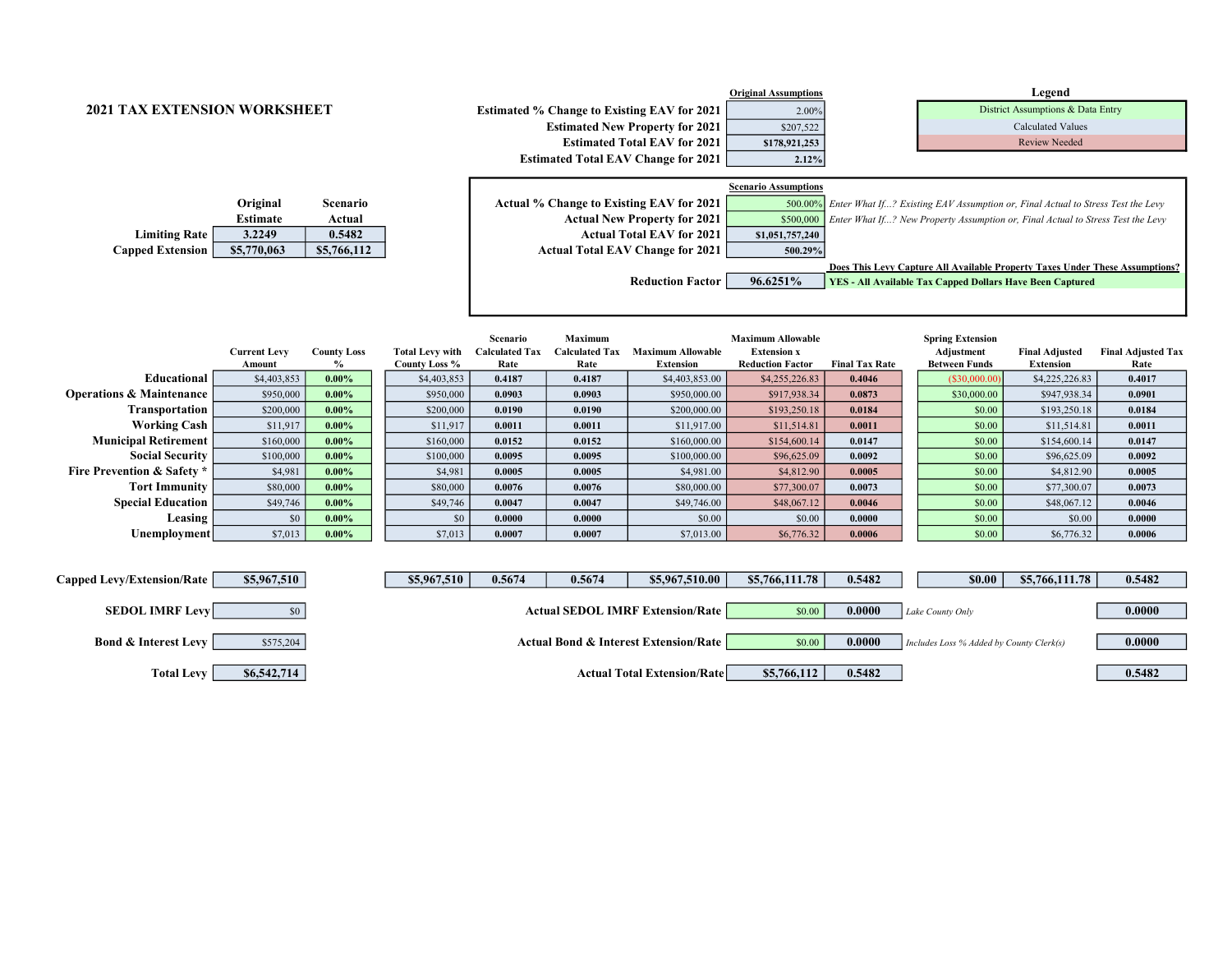### ILLINOIS STATE BOARD OF EDUCATION

Amended: 217/785-8779

Original: X School Business and Support Services Division<br>Amended: 217/785-8779

## CERTIFICATE OF TAX LEVY

A copy of this Certificate of Tax Levy shall be filed with the County Clerk of each county in which the school district is located on or before the last Tuesday of December.

| <b>District Name</b>                                                                                                              | Lockport Elementary School District 91                                                                                                                                                                                                                                                                                                                                                                                                                                                                                                                              | <b>District Number</b><br>91                                                                                                        | County                                                               | Will    |
|-----------------------------------------------------------------------------------------------------------------------------------|---------------------------------------------------------------------------------------------------------------------------------------------------------------------------------------------------------------------------------------------------------------------------------------------------------------------------------------------------------------------------------------------------------------------------------------------------------------------------------------------------------------------------------------------------------------------|-------------------------------------------------------------------------------------------------------------------------------------|----------------------------------------------------------------------|---------|
|                                                                                                                                   | <b>Amount of Levy</b>                                                                                                                                                                                                                                                                                                                                                                                                                                                                                                                                               |                                                                                                                                     |                                                                      |         |
| <b>Educational</b><br><b>Operations &amp; Maintenance</b><br>Transportation<br><b>Working Cash</b><br><b>Municipal Retirement</b> | 4,403,853<br>\$<br>950,000<br>200,000<br>11,917<br>160,000<br>\$                                                                                                                                                                                                                                                                                                                                                                                                                                                                                                    | Fire Prevention & Safety *<br><b>Tort Immunity</b><br><b>Special Education</b><br>Leasing<br>Unemployment                           | 4,981<br>\$<br>80,000<br>\$<br>49,746<br>\$<br>0<br>\$<br>7,013<br>S |         |
| <b>Social Security</b>                                                                                                            | 100,000<br>\$                                                                                                                                                                                                                                                                                                                                                                                                                                                                                                                                                       | Other                                                                                                                               | 0<br>S                                                               |         |
|                                                                                                                                   |                                                                                                                                                                                                                                                                                                                                                                                                                                                                                                                                                                     | <b>Total Levy</b>                                                                                                                   | 5,967,510<br>\$                                                      |         |
| See explanation on reverse side.<br>Note:<br>the provisions set forth in the Truth in Taxation Law.                               | Any district proposing to adopt a levy must comply with                                                                                                                                                                                                                                                                                                                                                                                                                                                                                                             | * Includes Fire Prevention, Safety, Energy Conservation, Disabled Accessibility, School Security,<br>and Specified Repair Purposes. |                                                                      |         |
| We hereby certify that we require:                                                                                                |                                                                                                                                                                                                                                                                                                                                                                                                                                                                                                                                                                     |                                                                                                                                     |                                                                      |         |
| the sum of                                                                                                                        | 4,403,853                                                                                                                                                                                                                                                                                                                                                                                                                                                                                                                                                           | dollars to be levied as a special tax for educational purposes; and                                                                 |                                                                      |         |
| the sum of                                                                                                                        | 950,000                                                                                                                                                                                                                                                                                                                                                                                                                                                                                                                                                             | dollars to be levied as a special tax for operations and maintenance purposes; and                                                  |                                                                      |         |
| the sum of                                                                                                                        | 200,000                                                                                                                                                                                                                                                                                                                                                                                                                                                                                                                                                             | dollars to be levied as a special tax for transportation purposes; and                                                              |                                                                      |         |
| the sum of                                                                                                                        | 11,917                                                                                                                                                                                                                                                                                                                                                                                                                                                                                                                                                              | dollars to be levied as a special tax for a working cash fund; and                                                                  |                                                                      |         |
| the sum of                                                                                                                        | 160,000                                                                                                                                                                                                                                                                                                                                                                                                                                                                                                                                                             | dollars to be levied as a special tax for municipal retirement purposes; and                                                        |                                                                      |         |
| the sum of                                                                                                                        | 100,000                                                                                                                                                                                                                                                                                                                                                                                                                                                                                                                                                             | dollars to be levied as a special tax for social security purposes; and                                                             |                                                                      |         |
| the sum of                                                                                                                        | 4,981                                                                                                                                                                                                                                                                                                                                                                                                                                                                                                                                                               | dollars to be levied as a special tax for fire prevention, safety, energy conservation,                                             |                                                                      |         |
|                                                                                                                                   |                                                                                                                                                                                                                                                                                                                                                                                                                                                                                                                                                                     | disabled accessibility, school security and specified repair purposes; and                                                          |                                                                      |         |
| the sum of                                                                                                                        | 80,000                                                                                                                                                                                                                                                                                                                                                                                                                                                                                                                                                              | dollars to be levied as a special tax for tort immunity purposes; and                                                               |                                                                      |         |
| the sum of                                                                                                                        | 49,746                                                                                                                                                                                                                                                                                                                                                                                                                                                                                                                                                              | dollars to be levied as a special tax for special education purposes; and                                                           |                                                                      |         |
| the sum of                                                                                                                        | 0                                                                                                                                                                                                                                                                                                                                                                                                                                                                                                                                                                   | dollars to be levied as a special tax for leasing of educational facilities                                                         |                                                                      |         |
|                                                                                                                                   |                                                                                                                                                                                                                                                                                                                                                                                                                                                                                                                                                                     | or computer technology or both, and temporary relocation expense purposes; and                                                      |                                                                      |         |
| the sum of                                                                                                                        | 7,013                                                                                                                                                                                                                                                                                                                                                                                                                                                                                                                                                               | dollars to be levied as a special tax for                                                                                           | Unemployment                                                         | and     |
| the sum of                                                                                                                        | 0                                                                                                                                                                                                                                                                                                                                                                                                                                                                                                                                                                   | dollars to be levied as a special tax for                                                                                           |                                                                      |         |
|                                                                                                                                   | on the taxable property of our school district for the year                                                                                                                                                                                                                                                                                                                                                                                                                                                                                                         | 2021                                                                                                                                |                                                                      |         |
|                                                                                                                                   |                                                                                                                                                                                                                                                                                                                                                                                                                                                                                                                                                                     |                                                                                                                                     |                                                                      |         |
| Signed this                                                                                                                       | 2021<br>day of                                                                                                                                                                                                                                                                                                                                                                                                                                                                                                                                                      |                                                                                                                                     |                                                                      |         |
|                                                                                                                                   |                                                                                                                                                                                                                                                                                                                                                                                                                                                                                                                                                                     |                                                                                                                                     | (President)                                                          |         |
|                                                                                                                                   |                                                                                                                                                                                                                                                                                                                                                                                                                                                                                                                                                                     |                                                                                                                                     |                                                                      |         |
|                                                                                                                                   |                                                                                                                                                                                                                                                                                                                                                                                                                                                                                                                                                                     | (Clerk or Secretary of the School Board of Said School District)                                                                    |                                                                      |         |
|                                                                                                                                   |                                                                                                                                                                                                                                                                                                                                                                                                                                                                                                                                                                     |                                                                                                                                     |                                                                      |         |
| interest in the district's annual tax levy.                                                                                       | When any school is authorized to issue bonds, the school board shall file a certified copy of the resolution in the office of the county clerk of each county in which the district is<br>situated to provide for the issuance of the bonds and to levy a tax to pay for them. The county clerk shall extend the tax for bonds and interest as set forth in the certified copy<br>of the resolution, each year during the life of the bond issue. Therefore to avoid a possible duplication of tax levies, the school board should not include a levy for bonds and |                                                                                                                                     |                                                                      |         |
|                                                                                                                                   | Number of bond issues of said school district that have not been paid in full                                                                                                                                                                                                                                                                                                                                                                                                                                                                                       |                                                                                                                                     | 3                                                                    |         |
|                                                                                                                                   |                                                                                                                                                                                                                                                                                                                                                                                                                                                                                                                                                                     |                                                                                                                                     |                                                                      |         |
|                                                                                                                                   | (Detach and Return to School District)                                                                                                                                                                                                                                                                                                                                                                                                                                                                                                                              |                                                                                                                                     |                                                                      |         |
|                                                                                                                                   | This is to certify that the Certificate of Tax Levy for School District No.                                                                                                                                                                                                                                                                                                                                                                                                                                                                                         | 91                                                                                                                                  | Will                                                                 | County, |
|                                                                                                                                   |                                                                                                                                                                                                                                                                                                                                                                                                                                                                                                                                                                     |                                                                                                                                     | 2021                                                                 |         |
|                                                                                                                                   | Illinois, on the equalized assesed value of all taxable property of said school district for the year                                                                                                                                                                                                                                                                                                                                                                                                                                                               |                                                                                                                                     |                                                                      |         |
|                                                                                                                                   | was filed in the office of the County Clerk of this County on                                                                                                                                                                                                                                                                                                                                                                                                                                                                                                       |                                                                                                                                     | 2021                                                                 |         |
|                                                                                                                                   | In addition to an extension of taxes authorized by levies made by the Board of Education (Directors), an additional extension(s)                                                                                                                                                                                                                                                                                                                                                                                                                                    |                                                                                                                                     |                                                                      |         |
|                                                                                                                                   | will be made, as authorized by resolution(s) on file in this office, to provide funds to retire bonds and pay interest thereon.                                                                                                                                                                                                                                                                                                                                                                                                                                     |                                                                                                                                     |                                                                      |         |
|                                                                                                                                   | The total levy, as provided in the original resolution(s), for said purposes for the year                                                                                                                                                                                                                                                                                                                                                                                                                                                                           |                                                                                                                                     | 2021<br>, is                                                         | \$      |
|                                                                                                                                   |                                                                                                                                                                                                                                                                                                                                                                                                                                                                                                                                                                     |                                                                                                                                     |                                                                      |         |
|                                                                                                                                   |                                                                                                                                                                                                                                                                                                                                                                                                                                                                                                                                                                     |                                                                                                                                     |                                                                      |         |
|                                                                                                                                   |                                                                                                                                                                                                                                                                                                                                                                                                                                                                                                                                                                     |                                                                                                                                     | (Signature of County Clerk)                                          |         |
|                                                                                                                                   |                                                                                                                                                                                                                                                                                                                                                                                                                                                                                                                                                                     |                                                                                                                                     |                                                                      |         |
|                                                                                                                                   |                                                                                                                                                                                                                                                                                                                                                                                                                                                                                                                                                                     |                                                                                                                                     |                                                                      |         |
|                                                                                                                                   |                                                                                                                                                                                                                                                                                                                                                                                                                                                                                                                                                                     |                                                                                                                                     |                                                                      |         |
|                                                                                                                                   | (Date)                                                                                                                                                                                                                                                                                                                                                                                                                                                                                                                                                              |                                                                                                                                     | (County)                                                             |         |
|                                                                                                                                   |                                                                                                                                                                                                                                                                                                                                                                                                                                                                                                                                                                     |                                                                                                                                     |                                                                      |         |

copy of ISBE Form 50-02 (08/2009) ctl2009.xls